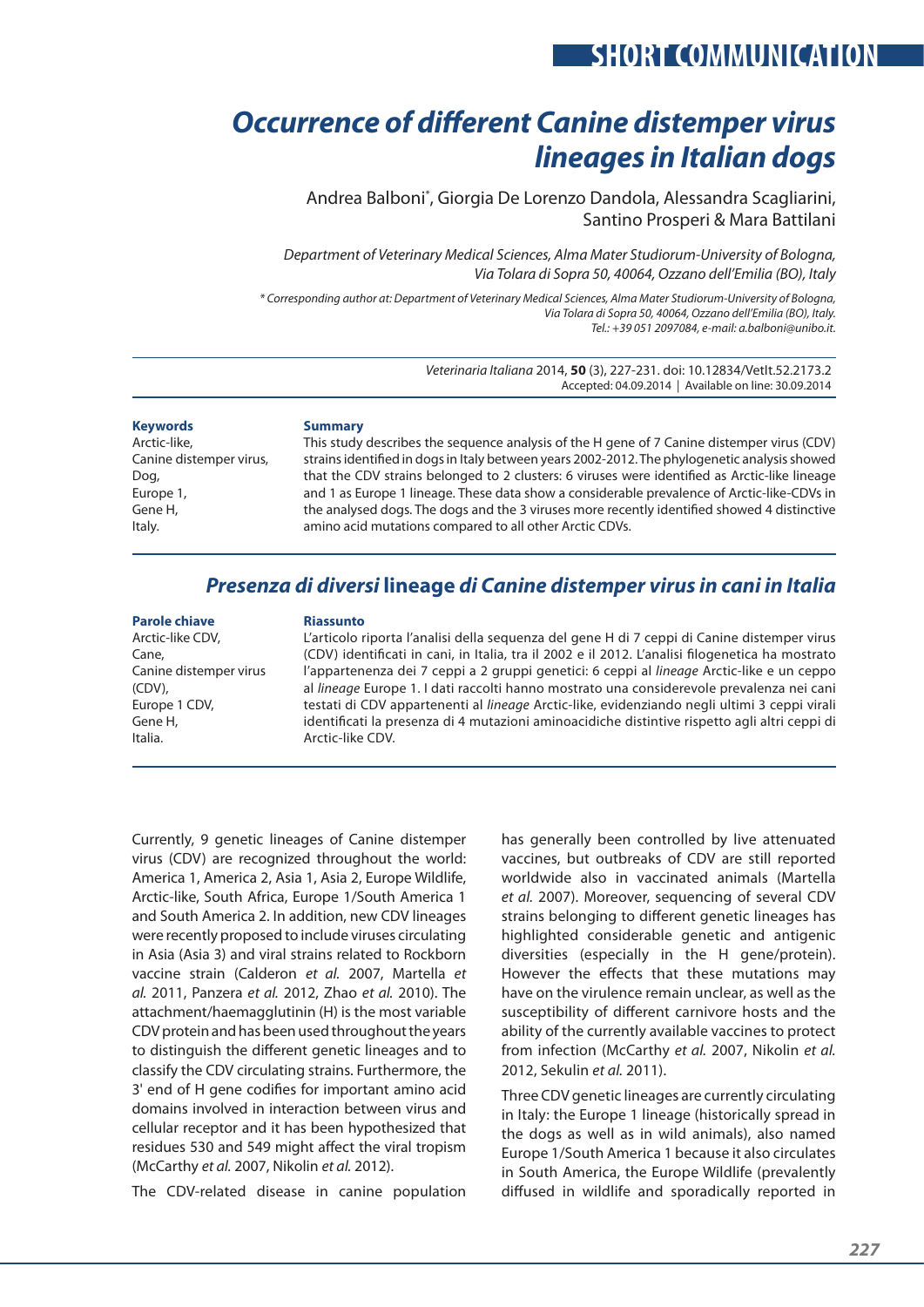dogs) and the Arctic-like lineage (native to the Arctic ecosystem and recently detected in Italian dogs) (Martella *et al.* 2006, Martella *et al.* 2007, Monne *et al.* 2011, Panzera *et al.* 2012). Furthermore, a distinct viral subgroup insight the Europe 1 lineage (named Wildlife Europe 2006-2009) has been shown to be responsible for the recent epidemic in Alpine wildlife, both in Italy and in Central Europe (Monne *et al.* 2011, Sekulin *et al.* 2011). Until the year 2000, only the Europe 1 lineage had been circulating in the Italian dog population. Instead, after the year 2000, several cases of Arctic-like CDVs infection were reported in dogs. Between 2002 and 2006, Martella and collaborators revealed cases of Arctic-like CDVs infection in Central and Southern Italy (Martella *et al.* 2006, Martella *et al.* 2007) and, between 2000 and 2007, cases of Arctic-like CDVs infection were also reported in the North-Eastern Italy (Monne *et al.* 2011). In contrast, a survey conducted on 53 dogs with symptoms attributable to CDV infection from Central Italy only identified CDV strains belonging to the classical Europe 1 lineage (Di Francesco *et al.* 2012). It is therefore yet to be understood if the genotype Arctic-like is permanently established in the Italian canine population or if it represents occasional findings in certain geographic areas.

In order to get further information on the CDV strains circulating in Italy, 7 CDV strains from Emilia Romagna and Lazio were analysed. They were capable of causing clinical signs in infected dogs as referred by local veterinary surgeons (Table I). With this aim, viral RNA was extracted from the footpad or brain using the RNeasy Mini Kit (QIAGEN, Hilden, Germany) and molecular diagnosis of CDV was done by TaqMan based real-time polymerase chain reaction (RT-PCR) (Scagliarini *et al.* 2007). The CDV H gene was amplified using the SuperScript III One-Step RT-PCR System with Platinum Taq DNA Polymerase (Invitrogen, Carlsbad, CA, USA) and the set of primers C previously described by Demeter and colleagues (Demeter *et al.* 2007). The extremity 3' of H gene was directly sequenced obtaining a fragment of 582 bp in length, corresponding to the last 193 amino acid residues of the H protein. The obtained nucleotide sequences were aligned and compared with 119 reference sequences available from the GenBank database<sup>1</sup> using the CLUSTALW software implemented in BioEdit sequence alignment editor version 7.0.9. The phylogenetic relationships were evaluated using MEGA version 5.05, with the best-fit model of nucleotide substitution determined using the function Find Best DNA/Protein Model implemented in the program. Pairwise genetic distances were calculated by Tamura-Nei model with γ distribution that resulted optimal for all the sequence data and phylogenetic trees were constructed using the neighbor-joining method. Bootstrap values were determined by 1000 replicates to assess the confidence level of each branch pattern. The nucleotide sequences obtained have been lodged within the GenBank sequence database under accession numbers: KF184985- KF184991.

The nucleotide sequences demonstrate that the analysed CDV strains belonged to 2 clusters. The first cluster included 6 Arctic-like lineage viruses (444.2002, 456.2003, 64.2004, 99.2011, 319.2012 and 352.2012) that showed an identity of 97.7-99.8% among themselves and of 97.2-100% with other Arctic-like strains. In particular, 444.2002 showed a complete identity with 3 North Italian CDVs identified in dogs in 2000-2001 (HM443711, HM443719 and HM443720). The last identified CDV strain (741.2006) belonged to Europe 1 lineage, showing an identity of 93.2-94.8% with viruses of the first cluster and of 95.7-99.8% with Europe 1 strains. Notably, the nucleotide identity calculated by comparing the viruses of the first cluster with Artic-like reference strains decreases progressively from oldest samples to samples collected more recently. Furthermore, the identities between 741.2006 and 99.2011, 319.2012 and 352.2012 were found to be lower than those calculated with the Arctic-like reference strains.

<sup>1</sup> www.ncbi.nlm.nih.gov/genbank/.

| <b>Virus</b> | Sampling date | <b>Breed</b>       | Sex | Age  | <b>Origin</b>        | <b>Vaccination status</b> | <b>Symptoms</b> |
|--------------|---------------|--------------------|-----|------|----------------------|---------------------------|-----------------|
| 444          | 2002          | Labrador retriever | M   | 2m   | Emilia-Romagna       | Yes                       | $R + N$         |
| 456          | 2003          | German shepard     |     | 2m   | No<br>Emilia-Romagna |                           | $R + N$         |
| 64           | 2004          | Cane Corso         |     | 1v3m | Emilia-Romagna       | Yes                       | $GI + N + C$    |
| 741          | 2006          | Mixed-breed        | Un  | Un   | Emilia-Romagna       | Un                        | Un              |
| 99           | 2011          | Mixed-breed        |     | 5m   | Lazio<br>Un          |                           | $GI + N$        |
| 319          | 2012          | Mixed-breed        | M   | 2m   | Lazio<br>Un          |                           | $GI + N$        |
| 352          | 2012          | Mixed-breed        |     | 2m   | Lazio                | N <sub>0</sub>            | N               |

#### **Table I.** *Details of 7 CDV strains identified in dogs in Italy between years 2002-2012.*

M = male; F = female; m = months; y = years; R = respiratory symptoms; N = neurological symptoms; GI = gastrointestinal symptoms; C = cutaneous lesions; Un = unknown.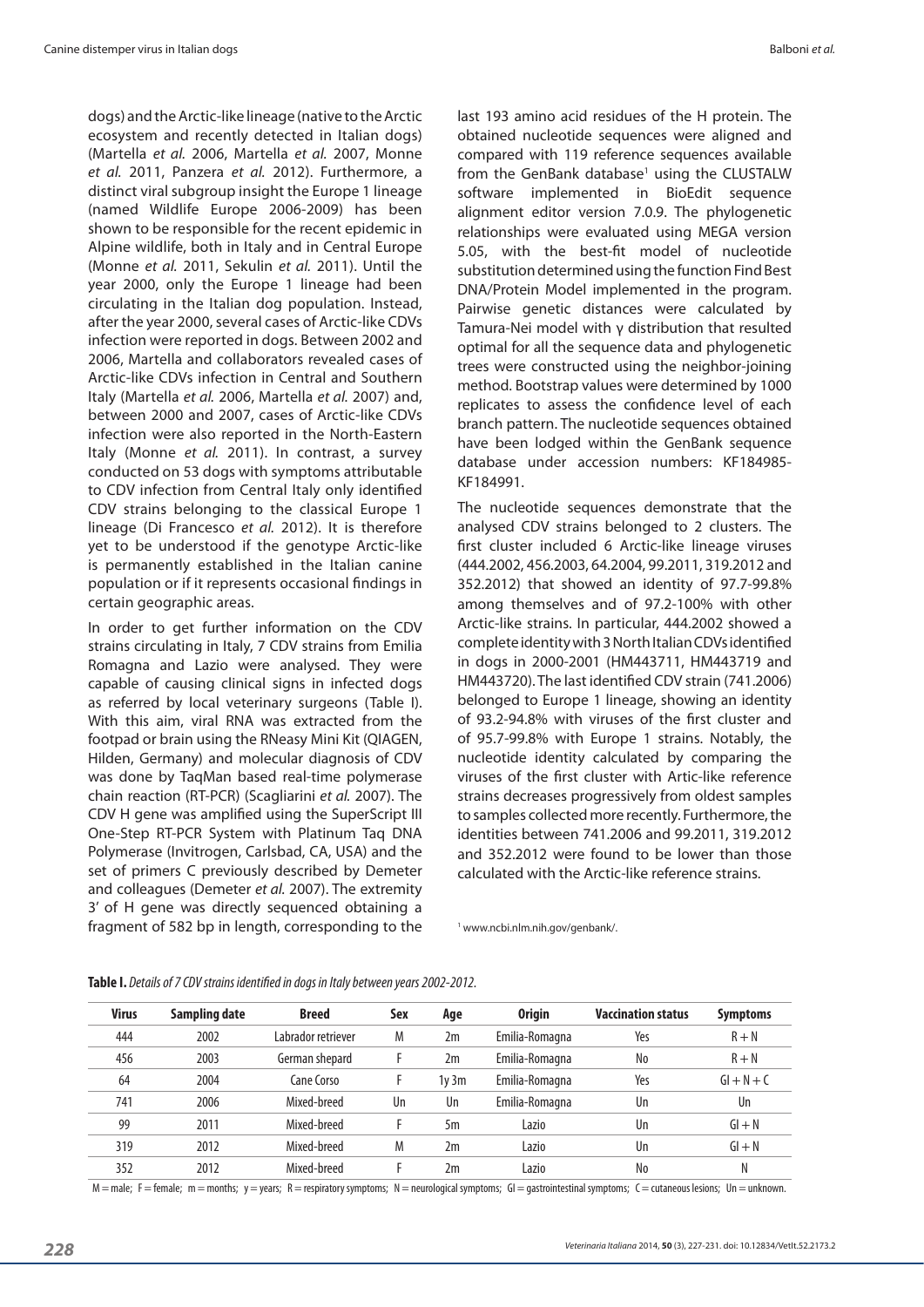

**Figure 1.** *Rooted phylogenetic tree constructed on nucleotide sequences of the 3' fragment of H gene of the CDV genome (582 base pairs).* The phylogenetic tree was constructed using the neighbor-joining method with the nucleotide sequences generated in this study and with sequences of 118 CDV reference strains obtained from the GenBank database and a Phocine distemper virus as outgroup. Bootstrap values greater than 80% are indicated on the respective branches. The CDV strains included in the phylogenetic analysis are named with: acronym of nation, host species and year of identification (with lab numbers for sequences generated in this study), plus the GenBank accession number. When the year of identification was not available, the year of deposition of the nucleotide sequence in the GenBank database was indicated. Highlighted in black: sequences generated in this study. Highlighted in gray: Wildlife Europe 2006-2009 subgroup.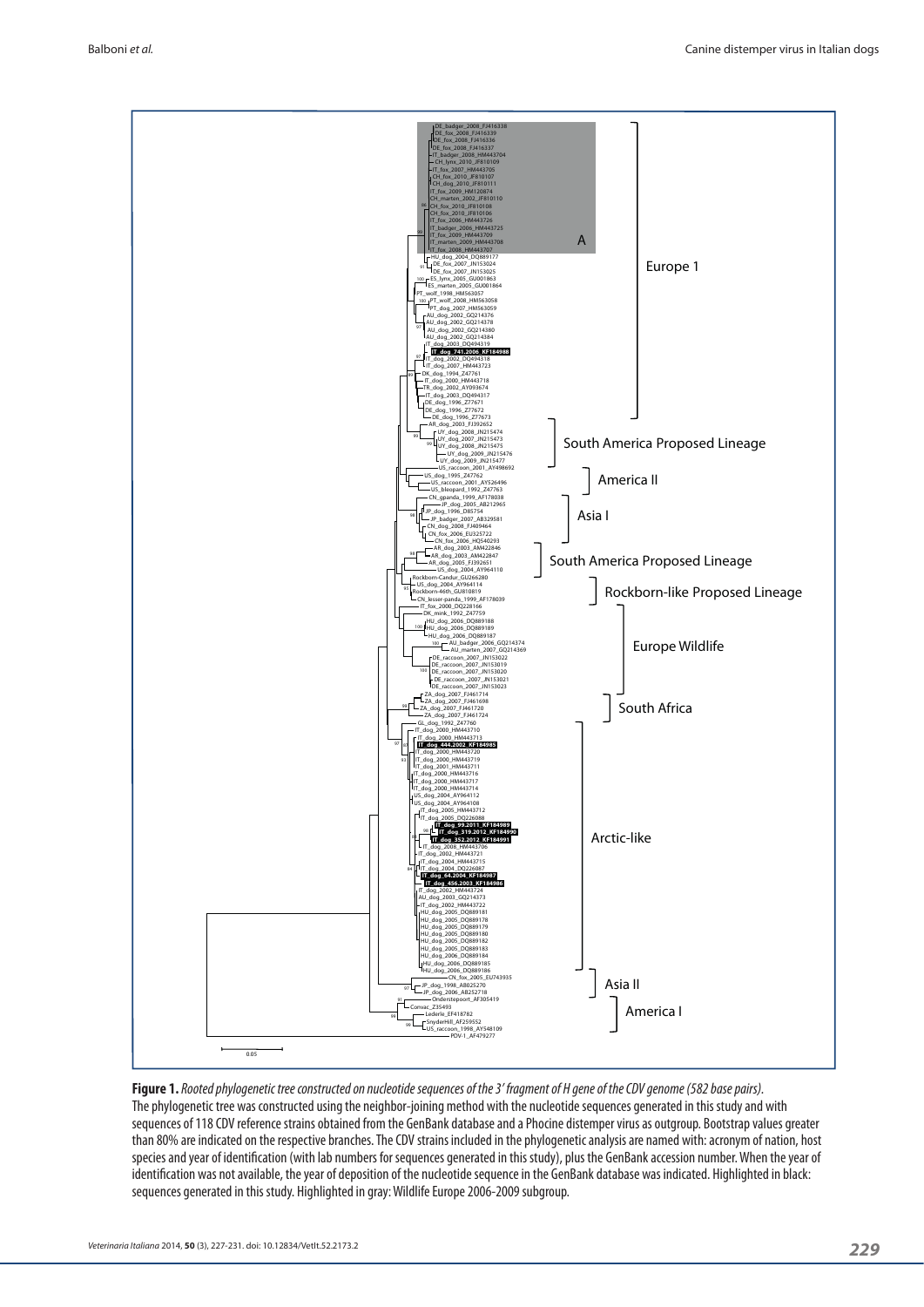These findings are further supported by the phylogenetic tree, which depicts 6 viruses clustering in the Arctic-like lineage and 741.2006 in the Europe 1/South America 1 lineage (Figure 1). Furthermore, 99.2011, 319.2012 and 352.2012, formed a monophyletic clade inside the Arctic-like lineages, strictly related with a North Italian CDV identified in 2008 (HM443706).

The H protein of the 6 Arctic-like CDVs exhibited residues asparagine (N) at position 530 and tyrosine (Y) at position 549, in accordance with all Arctic-like strains sequenced until now; whereas, in accordance with all Europe 1 strains identified in domestic dogs, 741.2006 exhibited residues glycine (G) at position 530 and tyrosine (Y) at position 549 (Martella *et al.*  2007, Monne *et al.* 2011). Some differences were detected in other amino acid positions, as shown in Figure 2. In particular, 99.2011, 319.2012 and 352.2012 exhibit methionine (M) at position 445 and serine (S) at position 559 which were never reported previously in other CDVs. Furthermore, these latter Arctic-like viruses exhibit threonine (T) at position 417 and asparagine (N) at position 435 previously reported in another North Italian CDV strain HM443706.

These data show a considerable spread of Arctic-like lineage in the sampled dogs, in agreement with previous reports on CDV strains collected in Italy which had revealed the presence of Arctic-like CDVs in dogs since 2000 and confirm the dissemination of this novel genotype in Italy (Martella *et al.* 2006, Martella *et al.* 2007, Monne *et al.* 2011). The Arctic-like lineage is native to the Arctic ecosystem and was usually related to infection of wild animals; it was only occasionally associated with outbreaks in domestic dogs from country geographically distant from Italy, such as Hungary, United States of America, China and Greenland (Blixenkrone-Möller *et al.* 1992, Demeter *et al.* 2007, Pardo *et al.* 2005). Subsequently to the arrival of Arctic-like CDVs in Italy, probably due to a significant movement of viruses from the East-Central Europe to Italy in consequence of intense trade of dogs (Martella *et al.* 2006), the increasing detection of these viruses might suggest that strains belonging to Arctic-like lineage are becoming progressively endemic in Italy. Furthermore, the 3 viruses more recently identified (99.2011, 319.2012 and 352.2012) showed 4 distinctive amino acid mutations compared to all other Arctic CDVs.

Although the study shows a high prevalence of Arctic-like CDV in sampled dogs, the number of viral

| 444.2002<br>456.2003<br>64.2004<br>99.2011<br>319.2012<br>352.2012<br>741, 2006 | 420 | 430<br>. <b>I</b><br>. . TN                                                                                                  | 440 | 450 | 460 | 470<br>ASIDRO LNISFTYGPV ILNGDGMDYY ESPLLDSGWL TIPPKNGTIL GLINKASRGD OFTVIPHVLS<br>$P_1 \cdot P_2 \cdot \ldots \cdot P_n$                    | 480 |
|---------------------------------------------------------------------------------|-----|------------------------------------------------------------------------------------------------------------------------------|-----|-----|-----|----------------------------------------------------------------------------------------------------------------------------------------------|-----|
| 444.2002<br>456.2003<br>64.2004<br>99.2011<br>319.2012                          | 490 | 500<br><u> PORTUGUES DE L'ANGELIA DE L'ANGELIA DE L'ANGELIA DE L'ANGELIA DE L'ANGELIA DE L'ANGELIA DE L'ANGELIA DE L'ANG</u> | 510 | 520 | 530 | المتماحية المتطمعة المتطمعا المتطمع المتطمع المتحامية<br>540<br>FAPRESSGNC YLPIOTSOIM DKDVLTESML VVLPTONFRY VIATYDISRN DHAIVYYVYD PIRTISYTYP | 550 |
| 352.2012<br>741, 2006                                                           |     | <u>TA LA TELEVIZIONE ET ETA TELEVIZIONE ETA LA POLICIA ETA LA POLICIA ETA LA POLICIA ETA LA POLICIA ETA LA POLIC</u>         |     |     |     |                                                                                                                                              |     |
|                                                                                 | 560 | ومطاويهم المتمازلين المتمازلين المتمازين المتمازلين المتمازلين<br>570                                                        | 580 | 590 | 600 |                                                                                                                                              |     |
| 444.2002                                                                        |     | FRLTTKGRPD FLRIECFVMD DDLMCHOFYR FRADITNSTT SVENLVRIRF SCNRSKP*                                                              |     |     |     |                                                                                                                                              |     |
| 456.2003                                                                        |     |                                                                                                                              |     |     |     |                                                                                                                                              |     |
| 64.2004                                                                         |     |                                                                                                                              |     |     |     |                                                                                                                                              |     |
| 99.2011                                                                         | - 8 |                                                                                                                              |     |     |     |                                                                                                                                              |     |
| 319.2012<br>352.2012                                                            |     |                                                                                                                              |     |     |     |                                                                                                                                              |     |
| 741, 2006                                                                       |     |                                                                                                                              |     |     |     |                                                                                                                                              |     |

**Figure 2.** *Amino acids differences in the sequence tract of H gene between the 7 viral strains identified in dogs in Italy between years 2002-2012.* The ruler at the top shows the amino acid positions corresponding to the entire H protein.